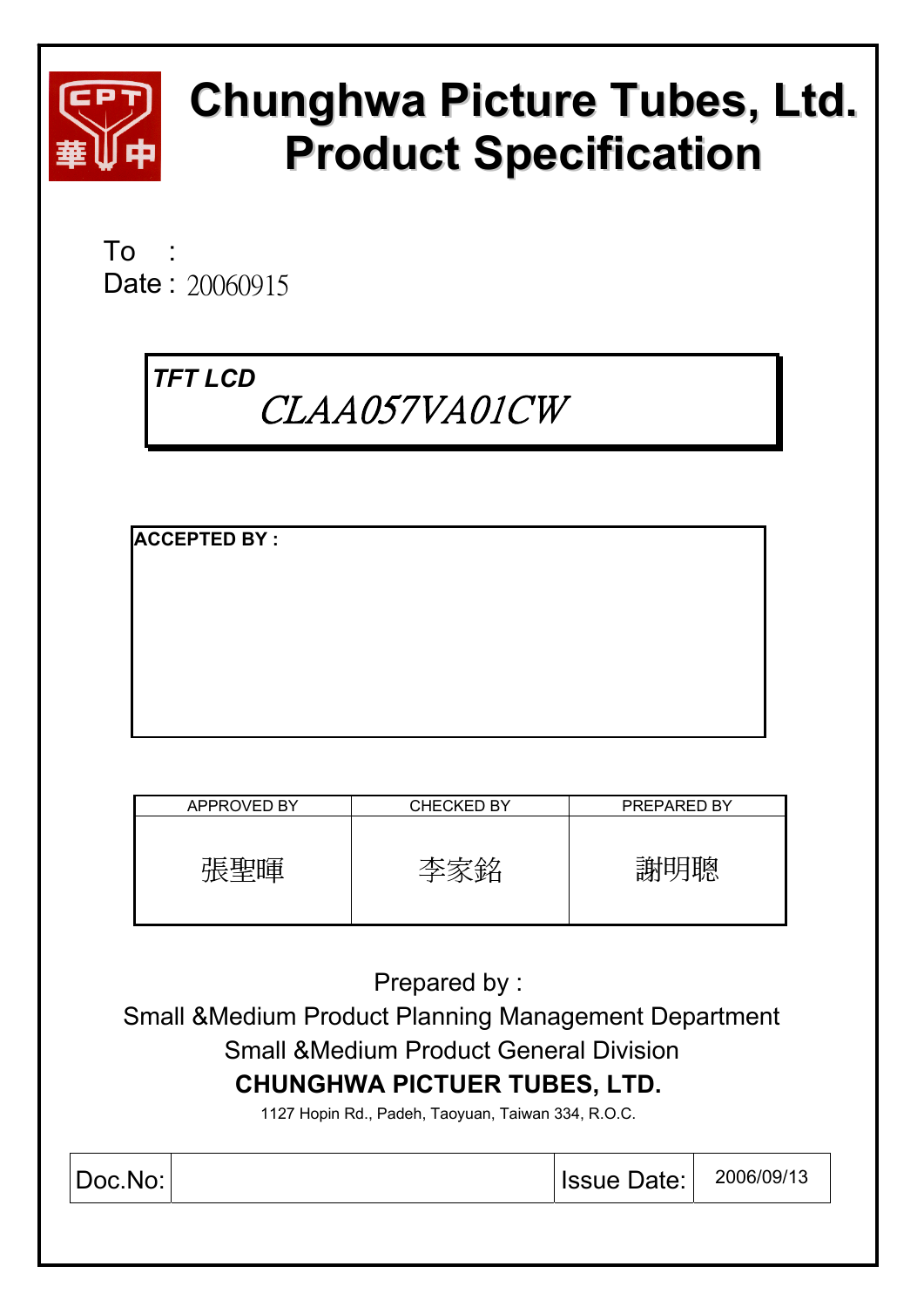# **REVISION STATUS**

| Revision<br><b>Notice</b> | Description                                                                                                                                                                                | Page | Rev. Date |
|---------------------------|--------------------------------------------------------------------------------------------------------------------------------------------------------------------------------------------|------|-----------|
| 0.0                       | First revision (Tentative)                                                                                                                                                                 | 18   | 2006/9/6  |
| 1.0                       | Product name change to CLAA057VA01CW                                                                                                                                                       | 18   | 2006/9/13 |
|                           | Revise the contact of 1.OVERVIEW (P.3)                                                                                                                                                     |      |           |
|                           | The thickness of MDL appearance is revised for 6.6mm (P.3)                                                                                                                                 |      |           |
|                           | MDL weight is revised for 110g (P.3)                                                                                                                                                       |      |           |
|                           | Delete three items Forward Current, Reverse Voltage, Pulse forward<br>current in 2.ABSOLUTE MAXIMUM RATINGS(P4)                                                                            |      |           |
|                           | Voltage of LED power in the 3.ELECTRICAL CHARACTERISTICS (VLED)<br>as Minimum= 4.5V Stand= 5V & Maximum= 5.5V.                                                                             |      |           |
|                           | Revision LED power electric current mark is ILED in the 3.ELECTRICAL<br><b>CHARACTERISTICS</b>                                                                                             |      |           |
|                           | Revise standard specification value: $V_{LED}$ is input for 5.0 V.<br>Maximum specification value: $V_{LED}$ is input for 4.5 V.                                                           |      |           |
|                           | Revise 4.INTERFACE CONNECTION SYMBOL & DESCRIPTION of 2nd,<br>3rd & 8th pin.                                                                                                               |      |           |
|                           | Alter ADJ: Luminance control pin, the bigger the brighter its pulse duty is.                                                                                                               |      |           |
|                           | Revise 5. Input signal (DE only mode): Dot Clock (f <sub>CLK</sub> ) TYP value is 25.                                                                                                      |      |           |
|                           | Modification of figures of front view and back view in the 7. MECHANICAL<br>DIMENSION.                                                                                                     |      |           |
|                           | Modification of the high temperature keeping testing is 95°C for 240 hours.<br>Thermal shock testing is $-30^{\circ}$ (0.5hours) to 85 (0.5hours) for 200 cycles<br>in 9.RELIABILITY TEST. |      |           |
|                           | Supplementary: Low-temperature turn on testing condition : Backlight unit<br>always turn on.                                                                                               |      |           |
|                           |                                                                                                                                                                                            |      |           |
|                           |                                                                                                                                                                                            |      |           |
|                           |                                                                                                                                                                                            |      |           |
|                           |                                                                                                                                                                                            |      |           |
|                           |                                                                                                                                                                                            |      |           |
|                           |                                                                                                                                                                                            |      |           |
|                           |                                                                                                                                                                                            |      |           |
|                           |                                                                                                                                                                                            |      |           |
|                           |                                                                                                                                                                                            |      |           |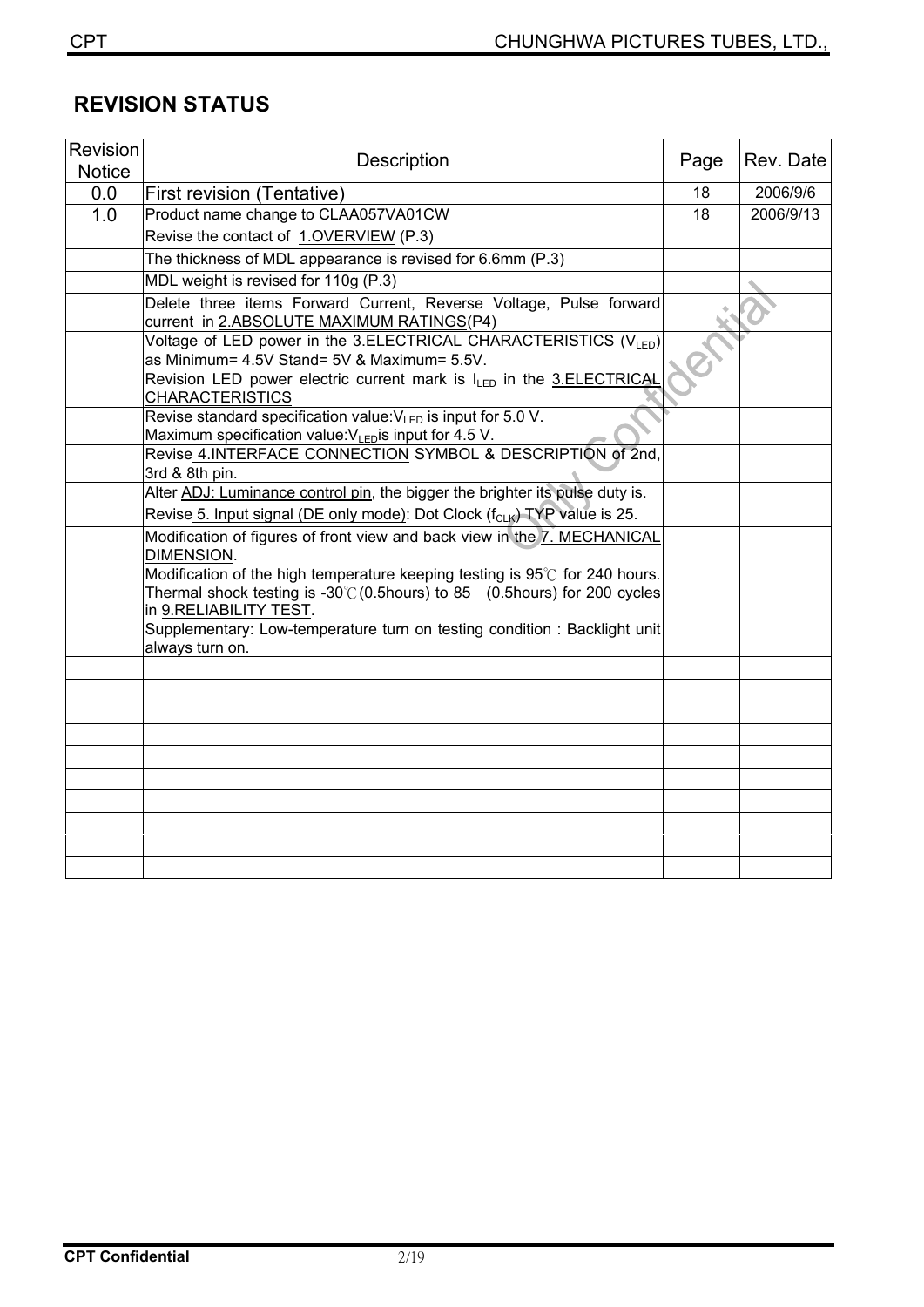# **CONTENTS**

| 5.1 Timing Specification 200 10 |  |
|---------------------------------|--|
|                                 |  |
|                                 |  |
|                                 |  |
|                                 |  |
|                                 |  |
|                                 |  |
|                                 |  |
|                                 |  |
|                                 |  |
|                                 |  |
|                                 |  |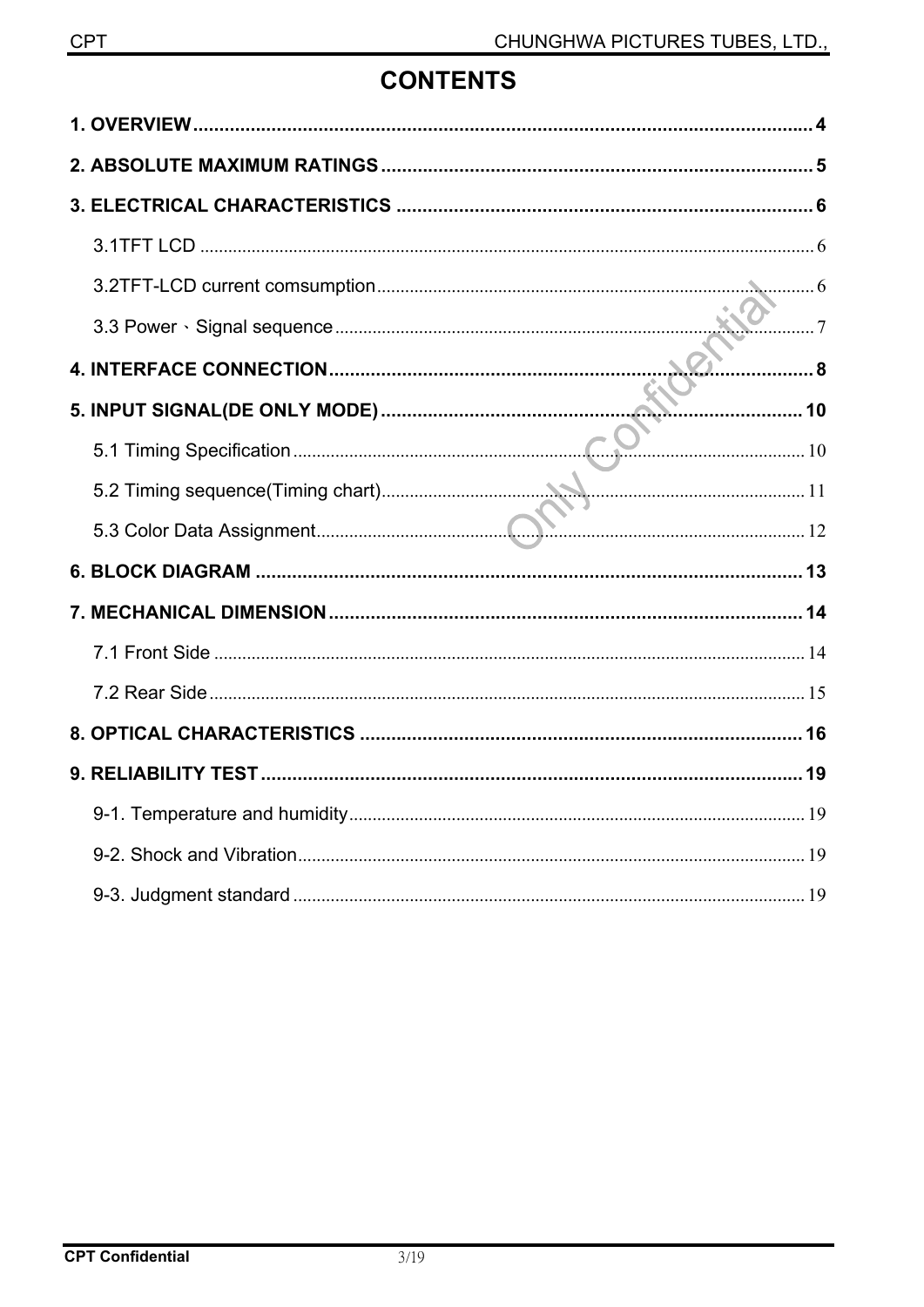### **1. OVERVIEW**

CLAA057VAO1CW is 5.7ʵ color TFT-LCD(Thin Film Transistor Liquid Crystal Display)module composed of LCD panel,driver ICs,control circuit,and LED backlight.

The 14.52cm(5.7") screen produces a high resolution image that is composed of 640×480 pixel elements in a stripe arrangement.Display 262K colors by 6 Bit R.G.B signal input.Use 3.3 Voltage to drive the power of LCD system,and 5 Voltage to drive the black light LED.

General specifications are summarized in the following table:

| <b>ITEM</b>                    | <b>SPECIFICATION</b>                |
|--------------------------------|-------------------------------------|
| Panel Size                     | 5.7 inch(panel diagonal)            |
| Display Area (mm)              | 116.16(W)×87.12(H)                  |
| Number of Pixels               | 640×3(H)×480(V)                     |
| Pixel Pitch (mm)               | $0.1815(H) \times 0.1815(V)$        |
| <b>Color Pixel Arrangement</b> | <b>RGB</b> vertical stripe          |
| Display Mode                   | Normally white                      |
| Number of colors               | 262,144                             |
| <b>Viewing Direction</b>       | 6 o'clock                           |
| Response Time (Tr+Tf)          | 30 <sub>ms</sub>                    |
| Brightness( $cd/m2$ )          | 220nit(typ)                         |
| NTSC ratio                     | 50%                                 |
| Viewing Angle(BL on, CR ≥ 10)  | 140 degree $(H)$ , 100 degree $(V)$ |
| Electrical Interface(data)     | TTL                                 |
| Power consumption(W)           | <b>TBD</b>                          |
| Outline Dimension(in mm)       | 127(W)×100(H)×6.6(D)                |
| Weight(g)                      | 110 <sub>g</sub>                    |
| BL unit                        | LED                                 |
| <b>Surface Treament</b>        | Anti-Glare, Hardness: 3H            |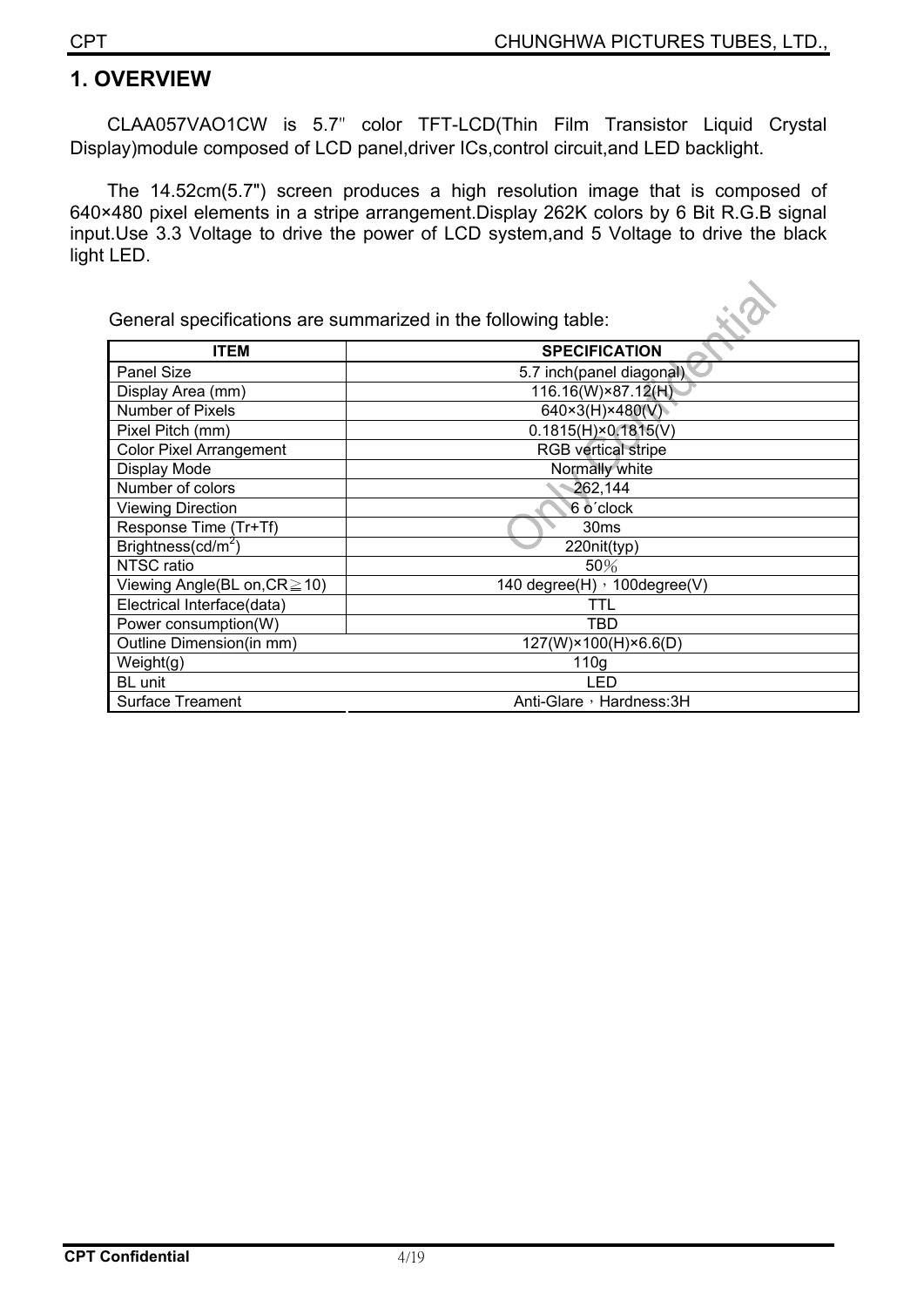# **2. ABSOLUTE MAXIMUM RATINGS**

| <b>Item</b>                  | Symbol                           | Min.             | Max.        | Unit   | <b>Note</b> |
|------------------------------|----------------------------------|------------------|-------------|--------|-------------|
| <b>Power Supply Voltage</b>  | Vcc                              | $-0.5$           | 5.0         |        |             |
| Signal Input Voltage         | DCLK, DE, R0, G0<br>B0~R5,G5,B5, | $-0.5$           | $Vec + 0.5$ |        |             |
| <b>Static Electricity</b>    | <b>VESDc</b>                     | $-200$           | $+200$      |        | $*2)$       |
|                              | VESDm                            | $-15K$<br>$+15K$ |             |        |             |
| <b>ICC Rush Current</b>      | <b>IRUSH</b>                     |                  |             |        | *3)         |
| <b>Operation Temperature</b> | l <sub>op</sub>                  | $-30$            | 85          | $\sim$ | $*1$        |
| <b>Storage Temperature</b>   | l <sub>stq</sub>                 | -40              | 90          | $\sim$ | $*1$        |

Remarks:

\*1) If users use the product out off the environmemt operation range (temperature and humidity), it will concern for visual quality.

- \*2) Test Condition: IEC 61000-4-2 , VESDc : Contact discharge to input connector VESDm: Contact discharge to module
- \*3) The input pulse-current measurement system as below:



Control signal: $High(+3.3V) \rightarrow Low(GND)$ Supply Voltage of rising time should be from R3 and C2 tune to 550 us.



\*4) Ifp Conditions : Pulse Width=10msec and Duty=1/10 °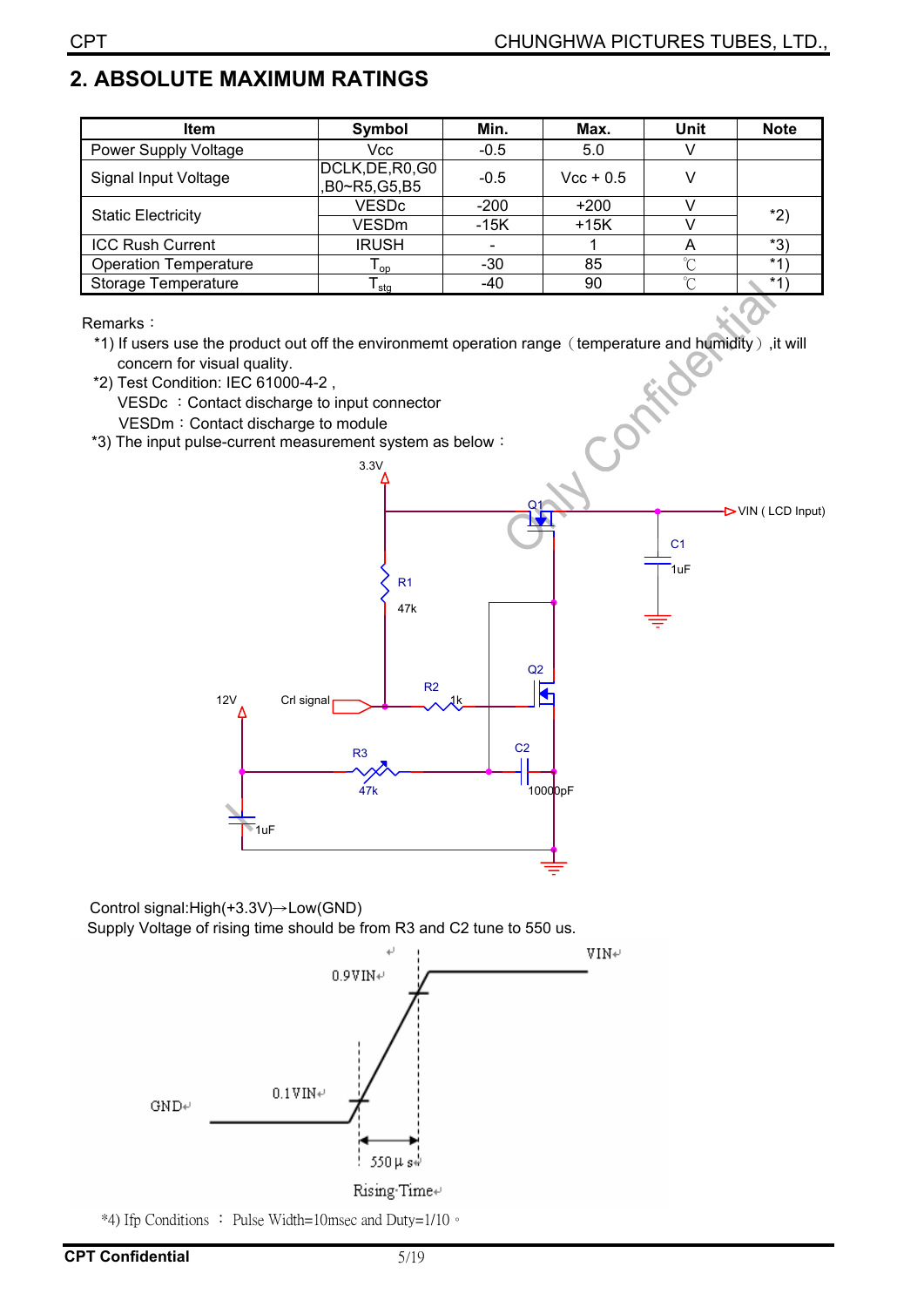# **3. ELECTRICAL CHARACTERISTICS**

#### 3.1TFT LCD

|                              |                 |                |       |                |      | Ta=25 $^{\circ}$ C |
|------------------------------|-----------------|----------------|-------|----------------|------|--------------------|
| Item                         | Symbol          | Min.           | Typ   | Max.           | Unit | <b>Note</b>        |
| Power Supply Voltage For LCD | $V_{\rm CC}$    | 3.0            | 3.3   | 3.6            |      | $*1)$              |
| Power Supply Voltage For LED | $V_{LED}$       | 4.5            |       | 5.5            |      |                    |
| Logic Input Voltage          | $V_{\text{IH}}$ | <b>VCC*0.7</b> | --    | VCC            |      |                    |
|                              | $V_{IL}$        |                | $- -$ | <b>VCC*0.3</b> |      |                    |

#### Remarks:

\*1) VCC -dip codition:

When  $2.7 \text{ V} \leq \text{VCC} \leq 3.0 \text{V} \cdot \text{td} \leq 10 \text{ms}.$ 

 $VCC > 3.0V$ , VCC-dip condition should be same as VCC-turn-on condition.



#### 3.2TFT-LCD current comsumption

| Item              | <b>Symbol</b> | Min.  | $Tv$ p | Max. | Unit | <b>Note</b> |
|-------------------|---------------|-------|--------|------|------|-------------|
| LCD power current | <b>ICC</b>    | $- -$ | TBD    | TBD  | mΑ   | $*4'$       |
| LED power current | LED           |       | TBD    | TBD  | mA   | $*$         |

\*1) Typical: Under 64 gray pattern Maximum: Under black pattern



- · · (a)64 Gray Pattern · · · · · · · (b)Black Pattern · · · +
- \*2) Typical: When VLED is 5.0V Maximum: When V<sub>LED</sub> is 4.5V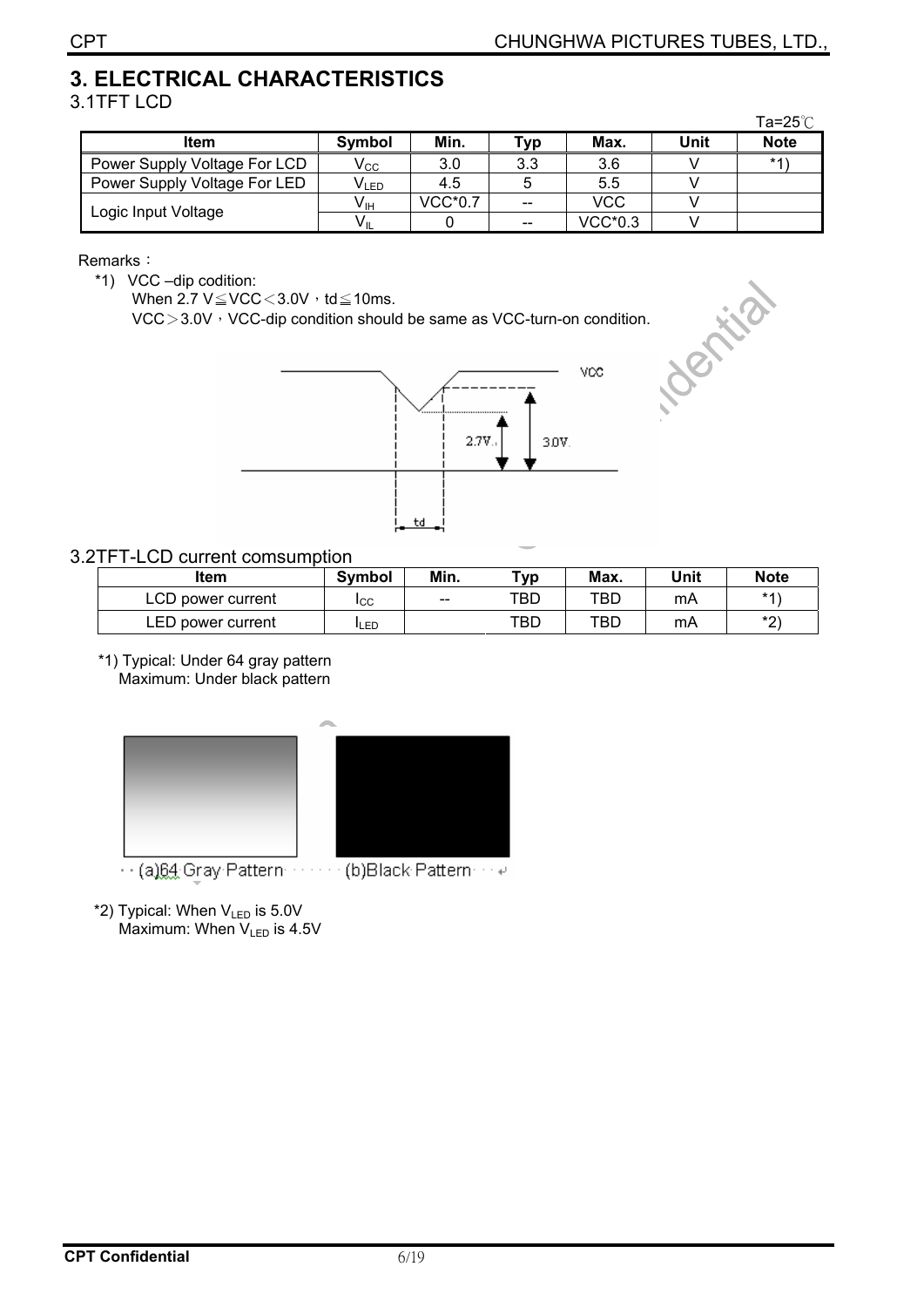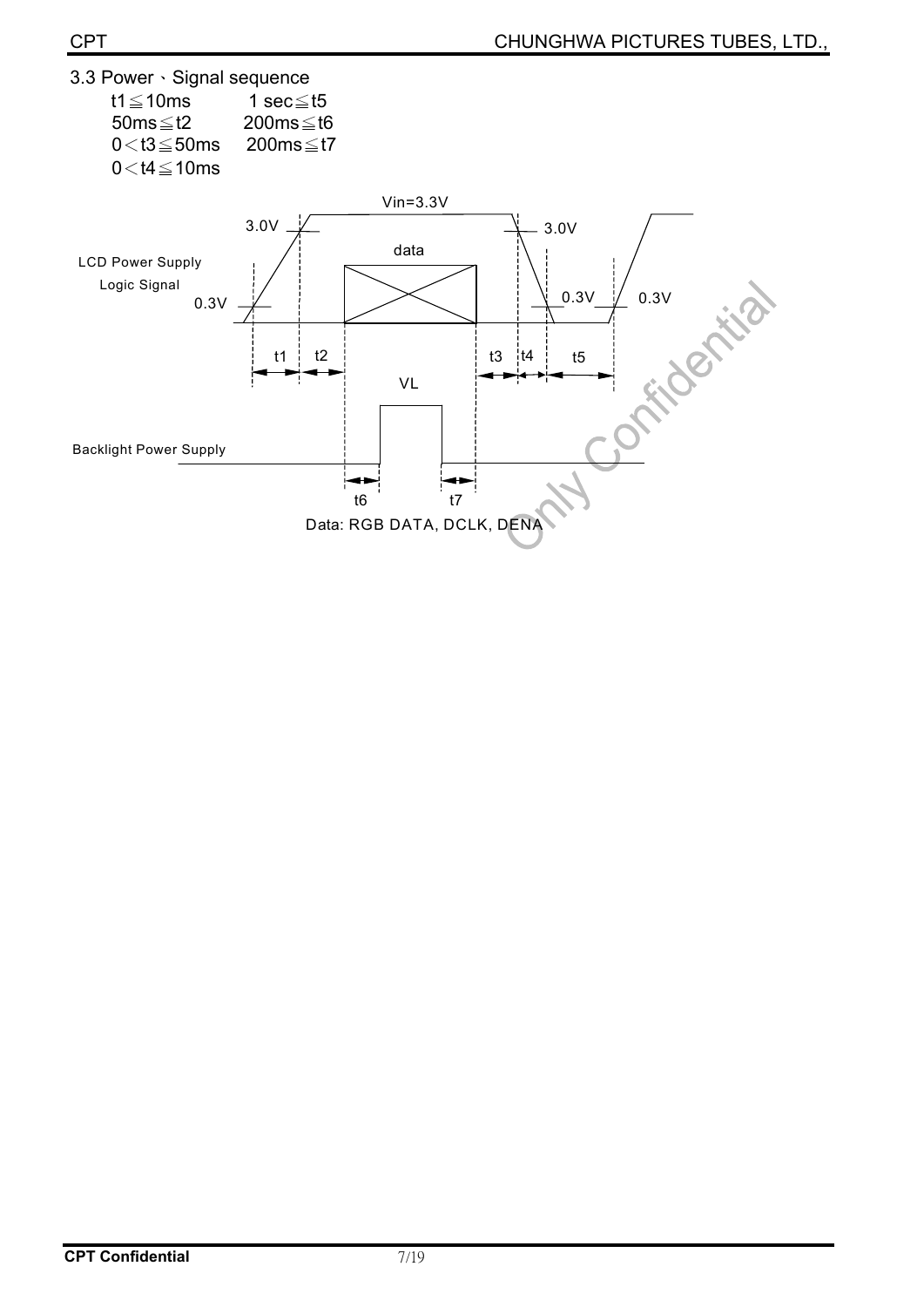## **4. INTERFACE CONNECTION**

#### ʳʳʳʳʳʳʳ(Connector type:40pin/0.5mm pitch/Bottom contact)-089N40-000R00-G2

| Pin NO.         | <b>SYMBOL</b>  | <b>DESCRIPTION</b>               |
|-----------------|----------------|----------------------------------|
|                 | U/D            | Up or Down Display Control       |
| $\sqrt{2}$      | <b>NC</b>      | <b>NC</b>                        |
| $\overline{3}$  | <b>NC</b>      | <b>NC</b>                        |
| $\overline{4}$  | Vcc            | Power Supply for Digital Circuit |
| 5               | Vcc            | Power Supply for Digital Circuit |
| 6               | Vcc            | Power Supply for Digital Circuit |
| 7               | Vcc            | Power Supply for Digital Circuit |
| 8               | <b>NC</b>      | <b>NC</b>                        |
| 9               | DE             | Data Enable                      |
| 10              | $V_{SS}$       | Power Ground                     |
| 11              | $V_{SS}$       | Power Ground                     |
| 12              | ADJ            | Adjust for LED brightness        |
| 13              | B <sub>5</sub> | Blue Data 5 (MSB)                |
| 14              | <b>B4</b>      | Blue Data 4                      |
| 15              | B <sub>3</sub> | Blue Data 3                      |
| 16              | $V_{SS}$       | Power Ground                     |
| 17              | B2             | Blue Data 2                      |
| 18              | B1             | Blue Data 1                      |
| 19              | B <sub>0</sub> | Blue Data 0 (LSB)                |
| 20              | $V_{SS}$       | Power Ground                     |
| 21              | G <sub>5</sub> | Green Data 5 (MSB)               |
| 22              | G4             | Green Data 4                     |
| 23              | G <sub>3</sub> | Green Data 3                     |
| 24              | $V_{SS}$       | Power Ground                     |
| 25              | G <sub>2</sub> | Green Data 2                     |
| 26              | G <sub>1</sub> | Green Data 1                     |
| 27              | G <sub>0</sub> | Green Data 0 (LSB)               |
| 28              | $V_{SS}$       | Power Ground                     |
| 29              | R5             | Red Data 5 (MSB)                 |
| 30              | R4             | Red Data 4                       |
| 31              | R3             | Red Data 3                       |
| 32              | $V_{SS}$       | Power Ground                     |
| 33              | R2             | Red Data 2                       |
| 34              | R <sub>1</sub> | Red Data 1                       |
| 35              | R <sub>0</sub> | Red Data 0 (LSB)                 |
| 36              | $V_{SS}$       | Power Ground                     |
| 37              | $V_{SS}$       | Power Ground                     |
| $\overline{38}$ | DCLK           | Clock Signals                    |
| 39              | $V_{SS}$       | Power Ground                     |
| 40              | L/R            | Left or Right Display Control    |

#### Remarks:

1).ADJ adjust brightness to control Pin  $\cdot$  Pulse duty the bigger the brighter.

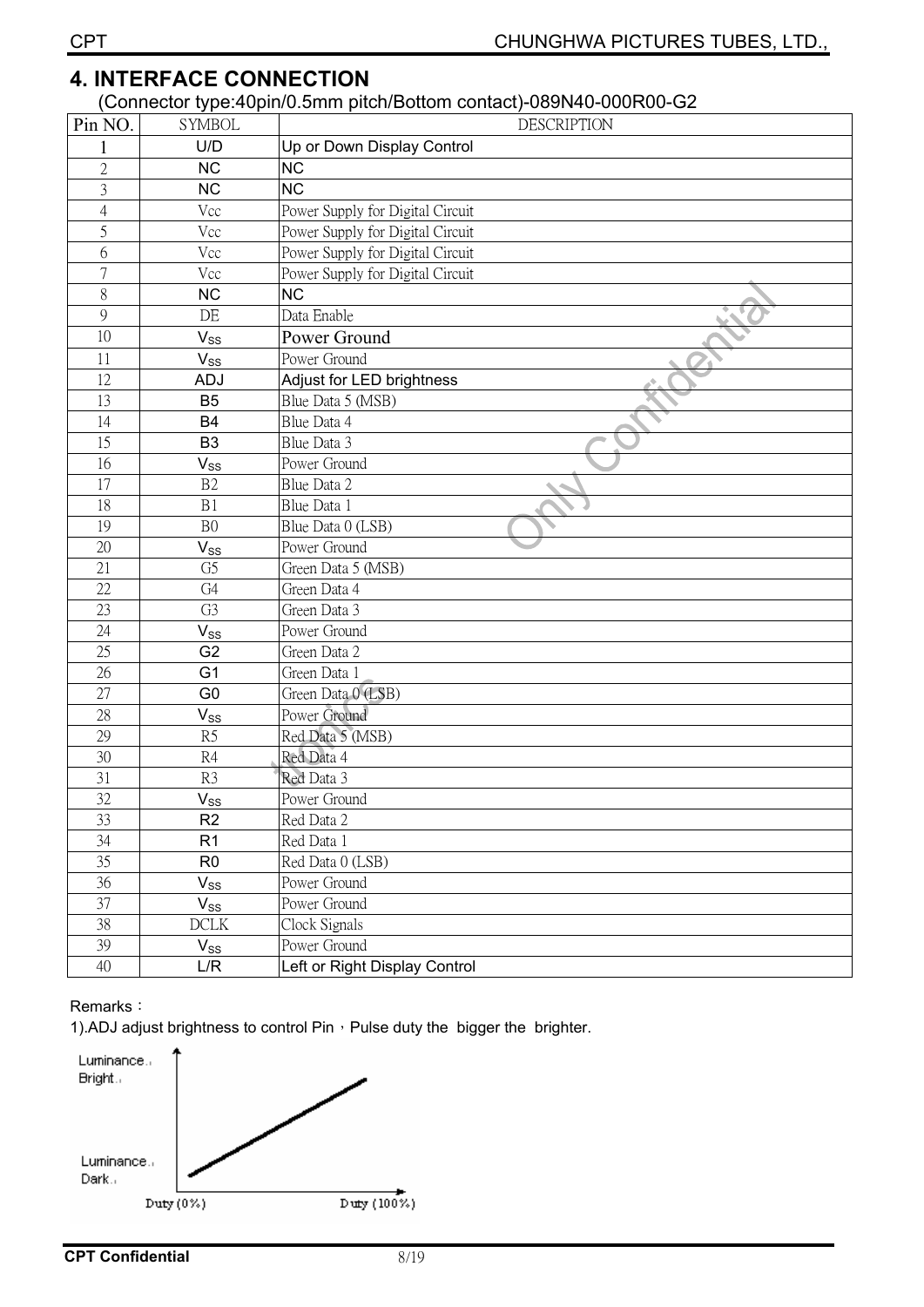#### 2) ADJ signal =0~3.3V  $\cdot$  operation frequency:20KHZ



|  |  |  |  |  | 4) U/D and L/R are controled function |  |
|--|--|--|--|--|---------------------------------------|--|
|--|--|--|--|--|---------------------------------------|--|

|             |     | 3) GND Pin must ground contact, can not be floating. |
|-------------|-----|------------------------------------------------------|
|             |     | 4) U/D and L/R are controled function                |
| L/R         | U/D | Function                                             |
|             | 0   | Normally display                                     |
| 0           | 0   | Left and Right opposite                              |
|             |     | Up and Down opposite                                 |
| $\mathbf 0$ |     | Left and Right opposite $\cdot$ Up and Down opposite |
|             |     |                                                      |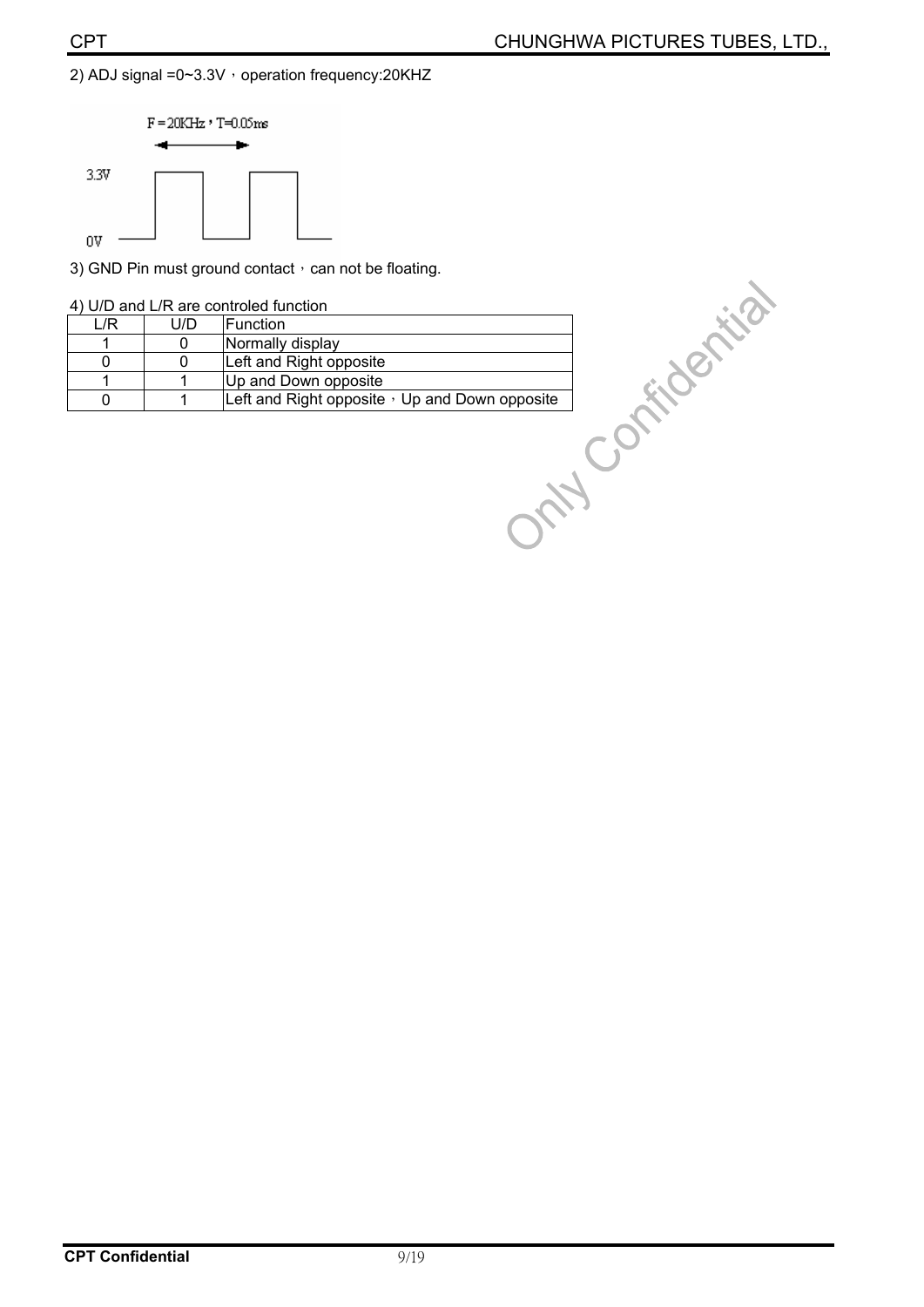# **5. INPUT SIGNAL(DE ONLY MODE)**

#### 5.1 Timing Specification

|                                                                                                                                                                                                                                                                                                                                                                                                                                                                                                                                                                                                                                                                                                                                                                                   | <b>ITEM</b> | <b>SYMBOL</b> | MIN. | TYP. | MAX. | <b>UNIT</b>      |  |
|-----------------------------------------------------------------------------------------------------------------------------------------------------------------------------------------------------------------------------------------------------------------------------------------------------------------------------------------------------------------------------------------------------------------------------------------------------------------------------------------------------------------------------------------------------------------------------------------------------------------------------------------------------------------------------------------------------------------------------------------------------------------------------------|-------------|---------------|------|------|------|------------------|--|
| Period<br>16.67<br>$t_{CLK}$<br>25<br>Dot Clock<br>5<br>f <sub>CLK</sub><br><b>DCLK</b><br>0.3<br>Low Level Width<br>t <sub>wc∟</sub><br><b>High Level Width</b><br>0.3<br>t <sub>wсн</sub><br>Setup Time<br>5<br>$t_{\text{DES}}$<br>Hold time<br>10<br>$t_{DEH}$<br>750<br><b>Horizontal Period</b><br>800<br>t <sub>НР</sub><br><b>Horizontal Valid</b><br>640<br>t <sub>HV</sub><br><b>DE</b><br>110<br><b>Horizontal Blank</b><br>160<br>t <sub>нвк</sub><br>515<br>525<br><b>Vertical Period</b><br>t <sub>VP</sub><br>480<br><b>Vertical Valid</b><br>t <sub>vv</sub><br>35<br>45<br><b>Vertical Blank</b><br>t <sub>∨вк</sub><br>60<br>55<br>$f_V$<br><b>Vertical Frequency</b><br>Setup Time<br>4<br>$t_{DS}$<br><b>DATA</b><br><b>Hold Time</b><br>8<br>t <sub>DH</sub> |             |               |      |      |      | ns               |  |
|                                                                                                                                                                                                                                                                                                                                                                                                                                                                                                                                                                                                                                                                                                                                                                                   |             |               |      |      | 40   | <b>MHz</b>       |  |
|                                                                                                                                                                                                                                                                                                                                                                                                                                                                                                                                                                                                                                                                                                                                                                                   |             |               |      |      |      |                  |  |
|                                                                                                                                                                                                                                                                                                                                                                                                                                                                                                                                                                                                                                                                                                                                                                                   |             | ns            |      |      |      |                  |  |
|                                                                                                                                                                                                                                                                                                                                                                                                                                                                                                                                                                                                                                                                                                                                                                                   |             |               |      |      |      |                  |  |
|                                                                                                                                                                                                                                                                                                                                                                                                                                                                                                                                                                                                                                                                                                                                                                                   |             |               |      |      |      | ns               |  |
|                                                                                                                                                                                                                                                                                                                                                                                                                                                                                                                                                                                                                                                                                                                                                                                   |             |               |      |      | 900  |                  |  |
|                                                                                                                                                                                                                                                                                                                                                                                                                                                                                                                                                                                                                                                                                                                                                                                   |             |               |      |      |      | t <sub>CLK</sub> |  |
|                                                                                                                                                                                                                                                                                                                                                                                                                                                                                                                                                                                                                                                                                                                                                                                   |             |               |      |      | 260  |                  |  |
|                                                                                                                                                                                                                                                                                                                                                                                                                                                                                                                                                                                                                                                                                                                                                                                   |             |               |      |      | 560  |                  |  |
|                                                                                                                                                                                                                                                                                                                                                                                                                                                                                                                                                                                                                                                                                                                                                                                   |             |               |      |      |      | $t_{HP}$         |  |
|                                                                                                                                                                                                                                                                                                                                                                                                                                                                                                                                                                                                                                                                                                                                                                                   |             |               |      |      | 80   |                  |  |
|                                                                                                                                                                                                                                                                                                                                                                                                                                                                                                                                                                                                                                                                                                                                                                                   |             |               |      |      | 65   | Hz               |  |
|                                                                                                                                                                                                                                                                                                                                                                                                                                                                                                                                                                                                                                                                                                                                                                                   |             |               |      |      |      |                  |  |
|                                                                                                                                                                                                                                                                                                                                                                                                                                                                                                                                                                                                                                                                                                                                                                                   |             |               |      |      |      | ns               |  |
|                                                                                                                                                                                                                                                                                                                                                                                                                                                                                                                                                                                                                                                                                                                                                                                   |             |               |      |      |      |                  |  |

Remarks:

\*1) High level of logic signal is 80%  $\cdot$  Low level of logic signal is 20%  $\cdot$ \*2) This module is operated by DE only mode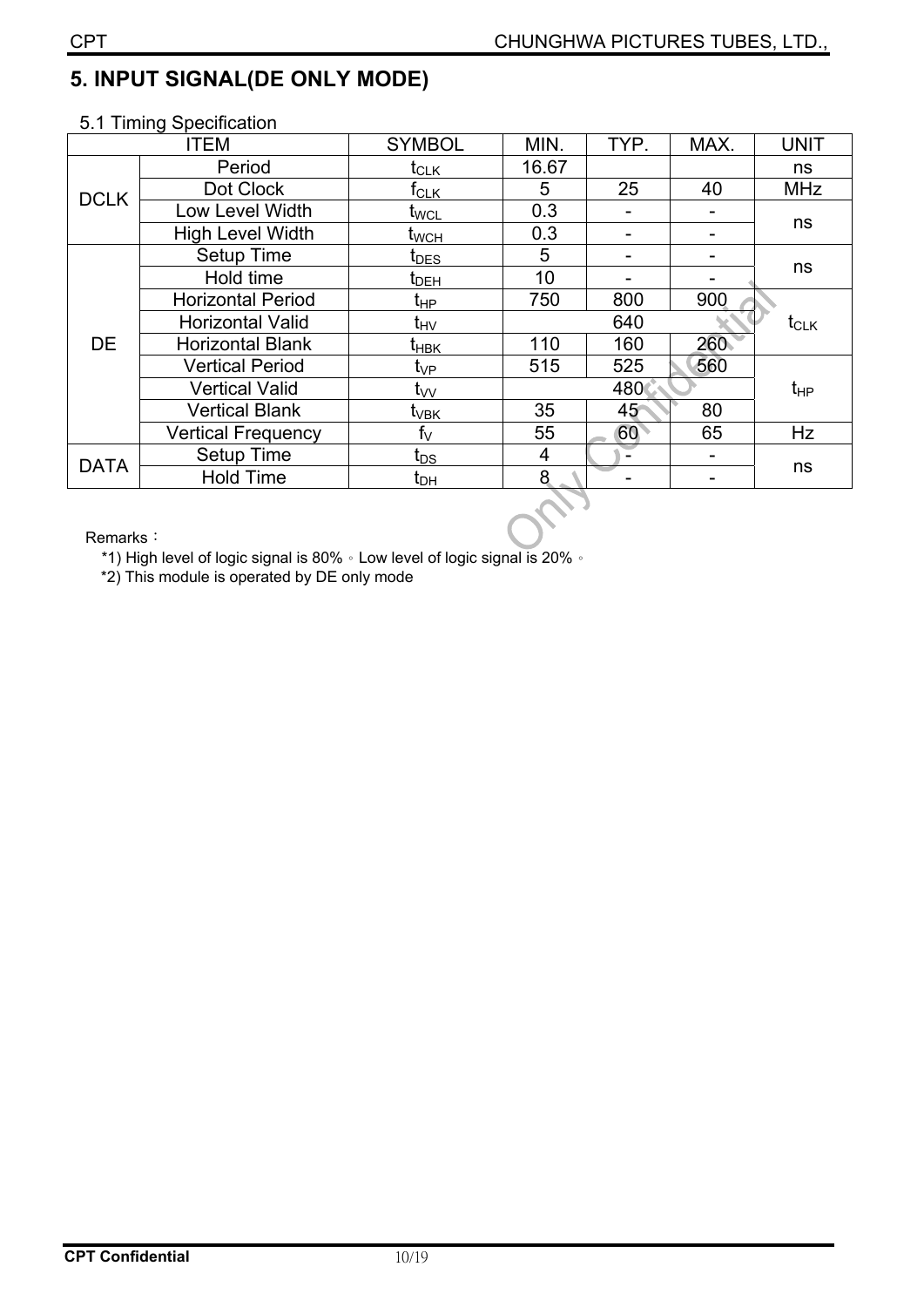

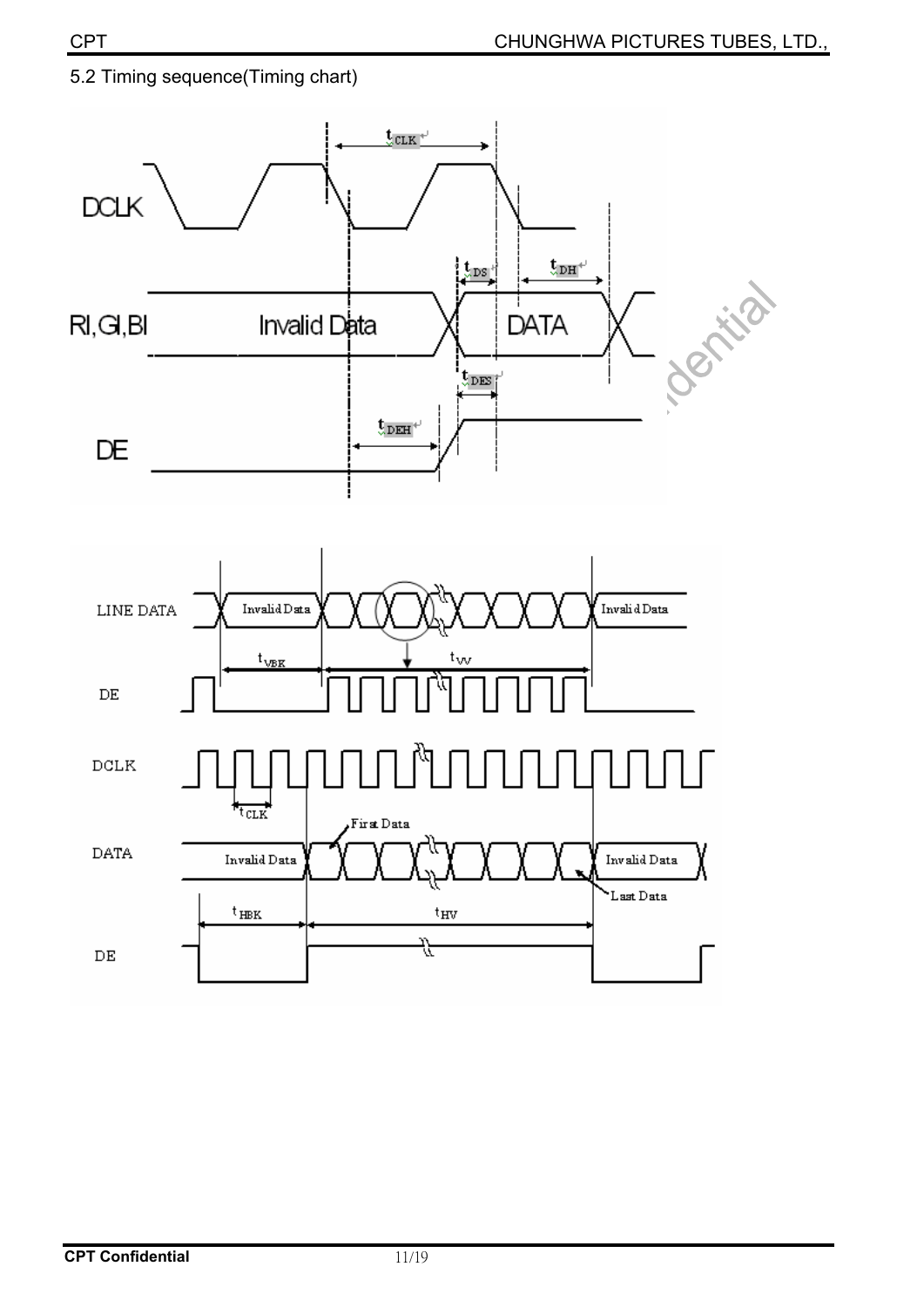| COLOR        | <b>INPUT</b>    | R DATA         |              |              |              | <b>G DATA</b> |                     |                |              |              | <b>B DATA</b>  |                |                |                |                |                |                |              |                |
|--------------|-----------------|----------------|--------------|--------------|--------------|---------------|---------------------|----------------|--------------|--------------|----------------|----------------|----------------|----------------|----------------|----------------|----------------|--------------|----------------|
|              | <b>DATA</b>     | R <sub>5</sub> | R4           | R3   R2   R1 |              |               | R <sub>0</sub>      | G <sub>5</sub> | G4           | G3           | G <sub>2</sub> | G <sub>1</sub> | G <sub>0</sub> | <b>B5</b>      | <b>B4</b>      | B <sub>3</sub> | <b>B2</b>      | <b>B1</b>    | B <sub>0</sub> |
|              |                 | <b>MSB</b>     |              |              |              |               | <b>LSB</b>          | <b>MSB</b>     |              |              |                |                | <b>LSB</b>     | <b>MSB</b>     |                |                |                |              | <b>LSB</b>     |
|              | <b>BLACK</b>    | $\pmb{0}$      | 0            | 0            | 0            | $\mathsf 0$   | 0                   | 0              | 0            | 0            | 0              | 0              | 0              | $\mathsf 0$    | 0              | 0              | 0              | 0            | 0              |
|              | <b>RED(63)</b>  | $\mathbf{1}$   | $\mathbf{1}$ | $\mathbf 1$  | $\mathbf{1}$ | $\mathbf{1}$  | $\mathbf{1}$        | $\pmb{0}$      | $\mathbf 0$  | 0            | 0              | 0              | 0              | $\mathbf 0$    | $\pmb{0}$      | 0              | 0              | 0            | 0              |
| <b>BASIC</b> | GREEN(63)       | 0              | $\mathbf{0}$ | 0            | $\Omega$     | 0             | 0                   | 1              | $\mathbf{1}$ | 1            | $\mathbf{1}$   | $\mathbf{1}$   | $\mathbf{1}$   | $\mathbf{0}$   | 0              | 0              | 0              | 0            | 0              |
|              | COLOR BLUE(63)  | 0              | $\Omega$     | 0            | 0            | 0             | 0                   | 0              | $\mathbf{0}$ | 0            | 0              | 0              | 0              | 1              | $\mathbf{1}$   | 1              | $\mathbf{1}$   | .1           | 1              |
|              | <b>CYAN</b>     | $\mathsf 0$    | $\mathbf 0$  | $\pmb{0}$    | $\mathsf 0$  | $\mathsf 0$   | 0                   | $\mathbf 1$    | $\mathbf 1$  | $\mathbf{1}$ | $\mathbf{1}$   | $\mathbf{1}$   | $\mathbf{1}$   | $\mathbf{1}$   | $\mathbf{1}$   | $\mathbf{1}$   | $\mathbf{1}$   | 1            | $\mathbf 1$    |
|              | <b>MAGENTA</b>  | 1              | $\mathbf{1}$ | 1            | 1            | 1             | 1                   | 0              | $\Omega$     | $\Omega$     | 0              | 0              | 0              | 1              | $\mathbf{1}$   | 1              | $\mathbf{A}$   | ₩            | 1              |
|              | <b>YELLOW</b>   | $\mathbf 1$    | $\mathbf{1}$ | $\mathbf{1}$ | $\mathbf{1}$ | 1             | $\mathbf 1$         | $\mathbf 1$    | $\mathbf{1}$ | 1            | $\mathbf{1}$   | $\mathbf{1}$   | 1              | 0              | 0              | Ō              | $\mathfrak{g}$ | 0            | $\mathsf 0$    |
|              | <b>WHITE</b>    | $\mathbf{1}$   | $\mathbf{1}$ | 1            | $\mathbf{1}$ | $\mathbf{1}$  | 1                   | 1              | $\mathbf 1$  | $\mathbf 1$  | $\mathbf{1}$   | $\mathbf{1}$   | 1              | 1              | ተ              | Ŧ              | $\mathbf{1}$   | $\mathbf{1}$ | 1              |
|              | RED(0)          | 0              | 0            | 0            | $\mathbf 0$  | 0             | 0                   | 0              | $\mathbf 0$  | $\mathbf 0$  | $\mathbf 0$    | 0              | 0              | $\mathbf{0}$   | $\overline{0}$ | $\mathbf 0$    | 0              | 0            | $\mathsf 0$    |
|              | RED(1)          | 0              | 0            | 0            | 0            | 0             | $\mathbf{1}$        | 0              | 0            | 0            | 0              | 0              | 0              | $\mathbf{0}$   | 0              | 0              | 0              | 0            | 0              |
|              | RED(2)          | 0              | 0            | 0            | 0            | $\mathbf{1}$  | $\mathsf{O}\xspace$ | $\mathbf 0$    | $\mathbf 0$  | $\mathbf 0$  | $\mathbf 0$    | 0              | $\overline{0}$ | $\overline{0}$ | 0              | 0              | $\mathbf 0$    | 0            | $\pmb{0}$      |
| <b>RED</b>   |                 |                |              |              |              |               |                     |                |              |              |                |                |                |                |                |                |                |              |                |
|              |                 |                |              |              |              |               |                     |                |              |              |                |                |                |                |                |                |                |              |                |
|              | RED(62)         | $\mathbf{1}$   | $\mathbf{1}$ | 1            | $\mathbf{1}$ | $\mathbf{1}$  | 0                   | 0              | 0            | $\mathbf{0}$ | $\mathbf{0}$   | $\mathbf 0$    | 0              | 0              | 0              | 0              | 0              | 0            | 0              |
|              | <b>RED(63)</b>  | $\mathbf{1}$   | $\mathbf 1$  | 1            | $\mathbf{1}$ | 1             | $\mathbf{1}$        | 0              | 0            | 0            | $\overline{0}$ | 0              | 0              | 0              | $\mathbf 0$    | 0              | 0              | 0            | 0              |
|              | GREEN(0)        | 0              | 0            | 0            | 0            | 0             | 0                   | 0              | 0            | 0            | 0              | 0              | 0              | 0              | 0              | 0              | 0              | 0            | 0              |
|              | GREEN(1)        | $\mathbf 0$    | $\mathbf 0$  | $\pmb{0}$    | 0            | $\mathbf 0$   | $\mathbf 0$         | 0              | $\pmb{0}$    | $\mathbf 0$  | $\Omega$       | 0              | $\mathbf{1}$   | $\mathbf 0$    | $\Omega$       | 0              | $\mathbf 0$    | 0            | 0              |
|              | GREEN(2)        | 0              | $\mathbf 0$  | 0            | 0            | 0             | $\pmb{0}$           | 0              | $\mathbf 0$  | $\pmb{0}$    | 0              | 1              | 0              | 0              | 0              | 0              | 0              | 0            | 0              |
| <b>GREEN</b> |                 |                |              |              |              |               |                     |                |              |              |                |                |                |                |                |                |                |              |                |
|              |                 |                |              |              |              |               |                     |                |              |              |                |                |                |                |                |                |                |              |                |
|              | GREEN(62)       | 0              | 0            | 0            | 0            | 0             | 0                   | 1              | 1            | $\mathbf{1}$ | $\mathbf 1$    | 1              | 0              | 0              | 0              | 0              | 0              | 0            | 0              |
|              | GREEN(63)       | 0              | $\mathbf 0$  | 0            | 0            | 0             | 0                   | 1              | 1            | $\mathbf{1}$ | $\mathbf{1}$   | 1              | 1              | 0              | $\mathsf 0$    | 0              | 0              | 0            | 0              |
|              | BLUE(0)         | 0              | $\pmb{0}$    | 0            | 0            | $\pmb{0}$     | $\pmb{0}$           | $\pmb{0}$      | $\pmb{0}$    | $\pmb{0}$    | 0              | 0              | 0              | 0              | 0              | 0              | 0              | 0            | 0              |
|              | BLUE(1)         | 0              | 0            | 0            | 0            | 0             | $\pmb{0}$           | 0              | 0            | $\pmb{0}$    | 0              | 0              | 0              | 0              | 0              | 0              | $\mathbf 0$    | $\mathbf 0$  | 1              |
|              | BLUE(2)         | 0              | $\pmb{0}$    | 0            | $\Omega$     | 0             | 0                   | 0              | $\mathbf 0$  | $\mathbf 0$  | $\Omega$       | 0              | 0              | $\Omega$       | 0              | 0              | $\Omega$       | $\mathbf{1}$ | 0              |
| <b>BLUE</b>  |                 |                |              |              |              |               |                     |                |              |              |                |                |                |                |                |                |                |              |                |
|              |                 |                |              |              |              |               |                     |                |              |              |                |                |                |                |                |                |                |              |                |
|              | <b>BLUE(62)</b> | 0              | 0            | 0            | 0            | 0             | $\pmb{0}$           | 0              | 0            | 0            | 0              | 0              | 0              | 1              | 1              | 1              | $\mathbf{1}$   | 1            | 0              |
|              | <b>BLUE(63)</b> | 0              | 0            | 0            | 0            | 0             | 0                   | 0              | $\mathsf 0$  | $\mathbf 0$  | $\mathbf 0$    | $\mathbf{0}$   | 0              | $\mathbf 1$    | 1              | 1              | $\mathbf{1}$   | 1            | 1              |

#### 5.3 Color Data Assignment

Remark<sub>s</sub>:

(1) Definition of Gray Scale

 $color(n): n$  is series of Gray Scale

The more n value is, the bright Gray Scale.

(2)Data:1-High,0-Low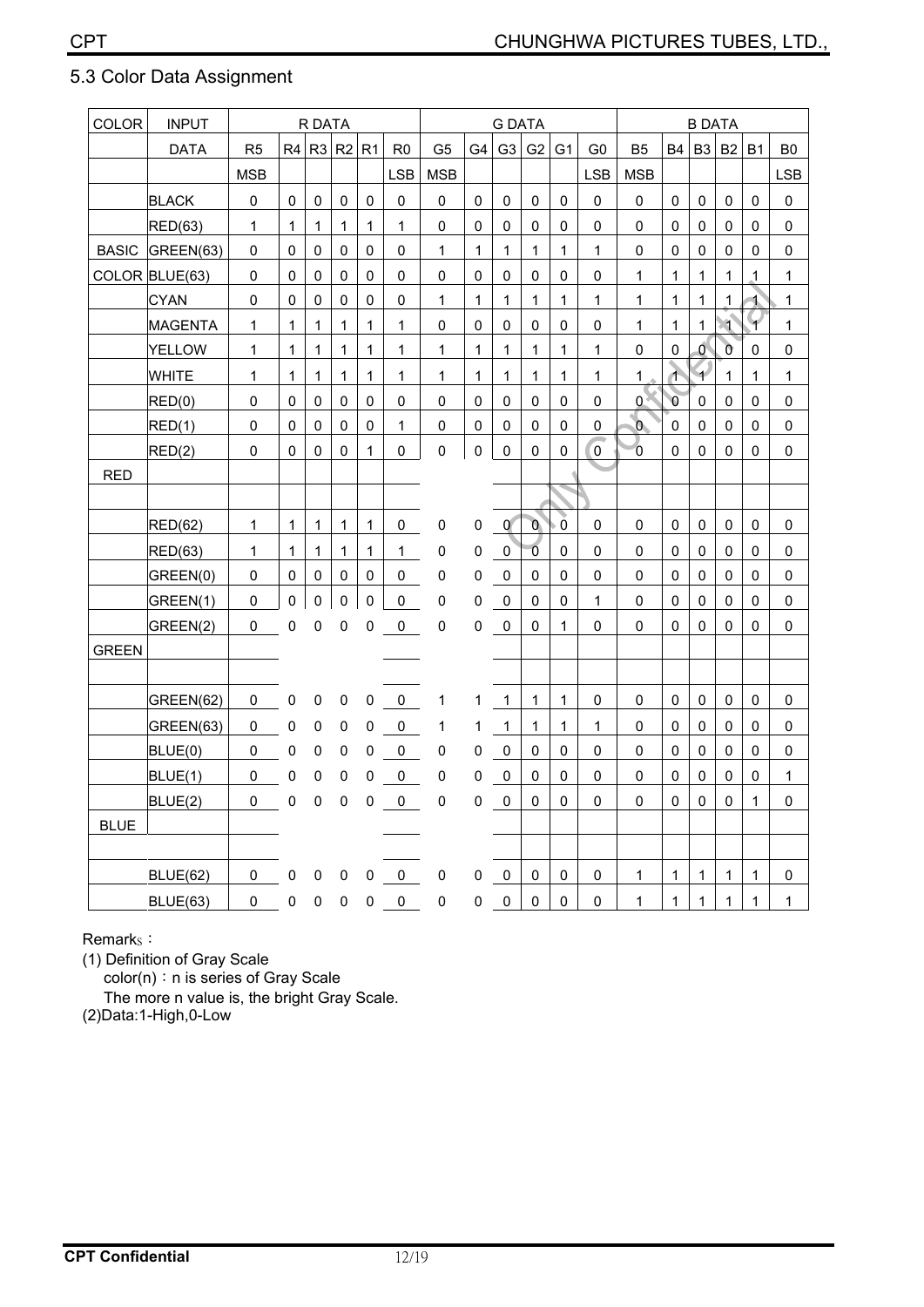### **6. BLOCK DIAGRAM**

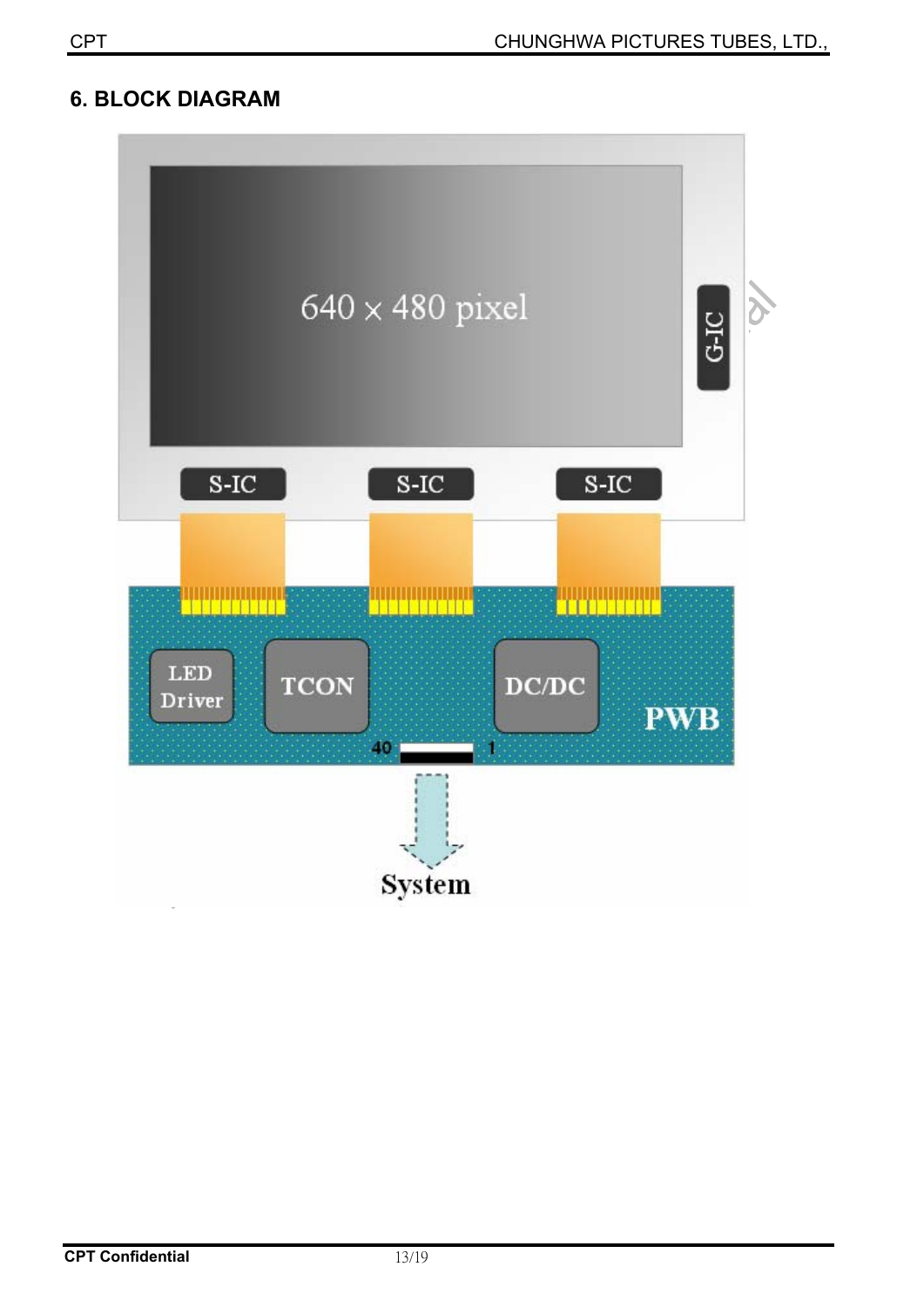# **7. MECHANICAL DIMENSION**

7.1 Front Side [Unit: mm]

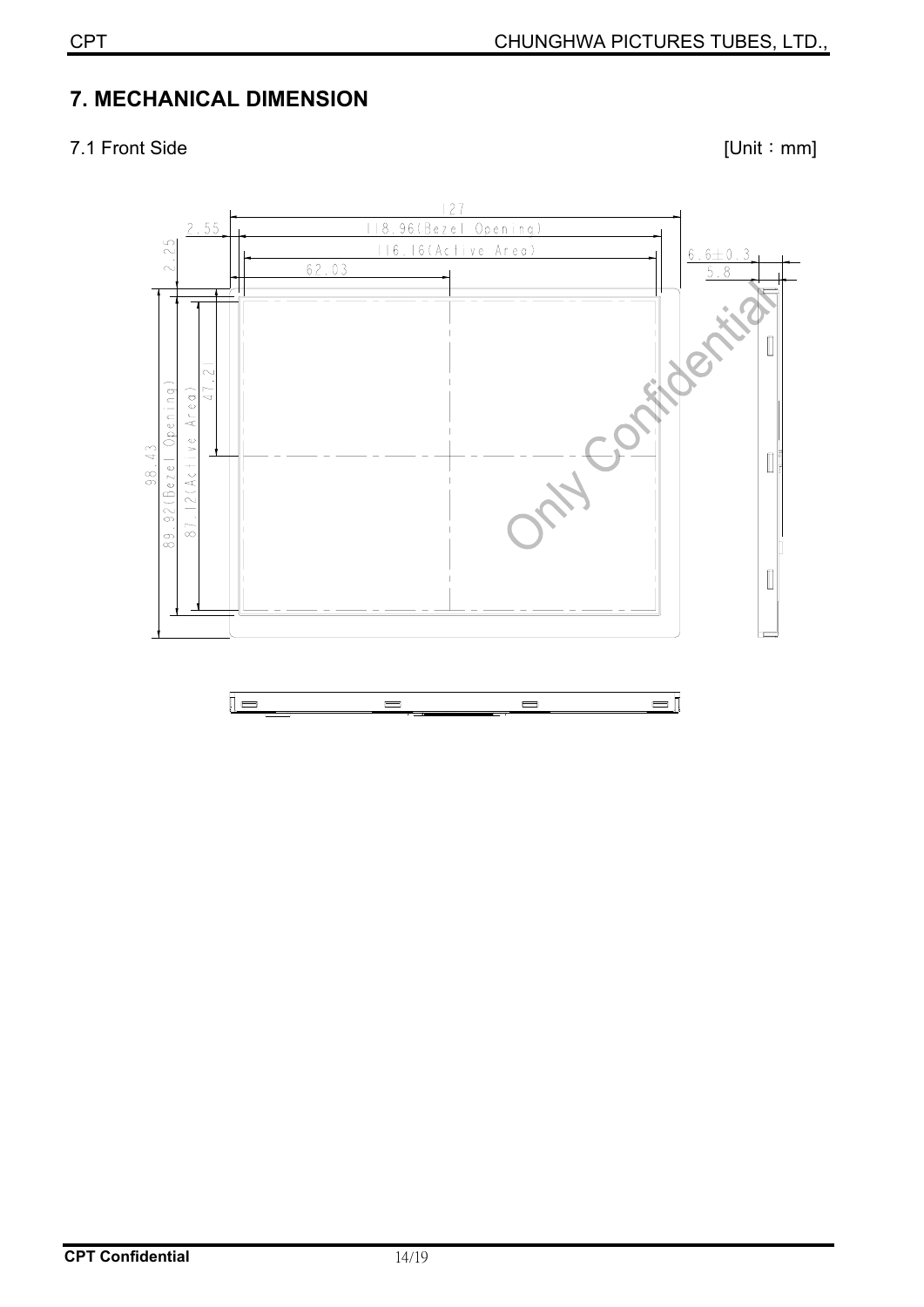## 7.2 Rear Side





Remark: Un-indication tolerance is ±0.3mm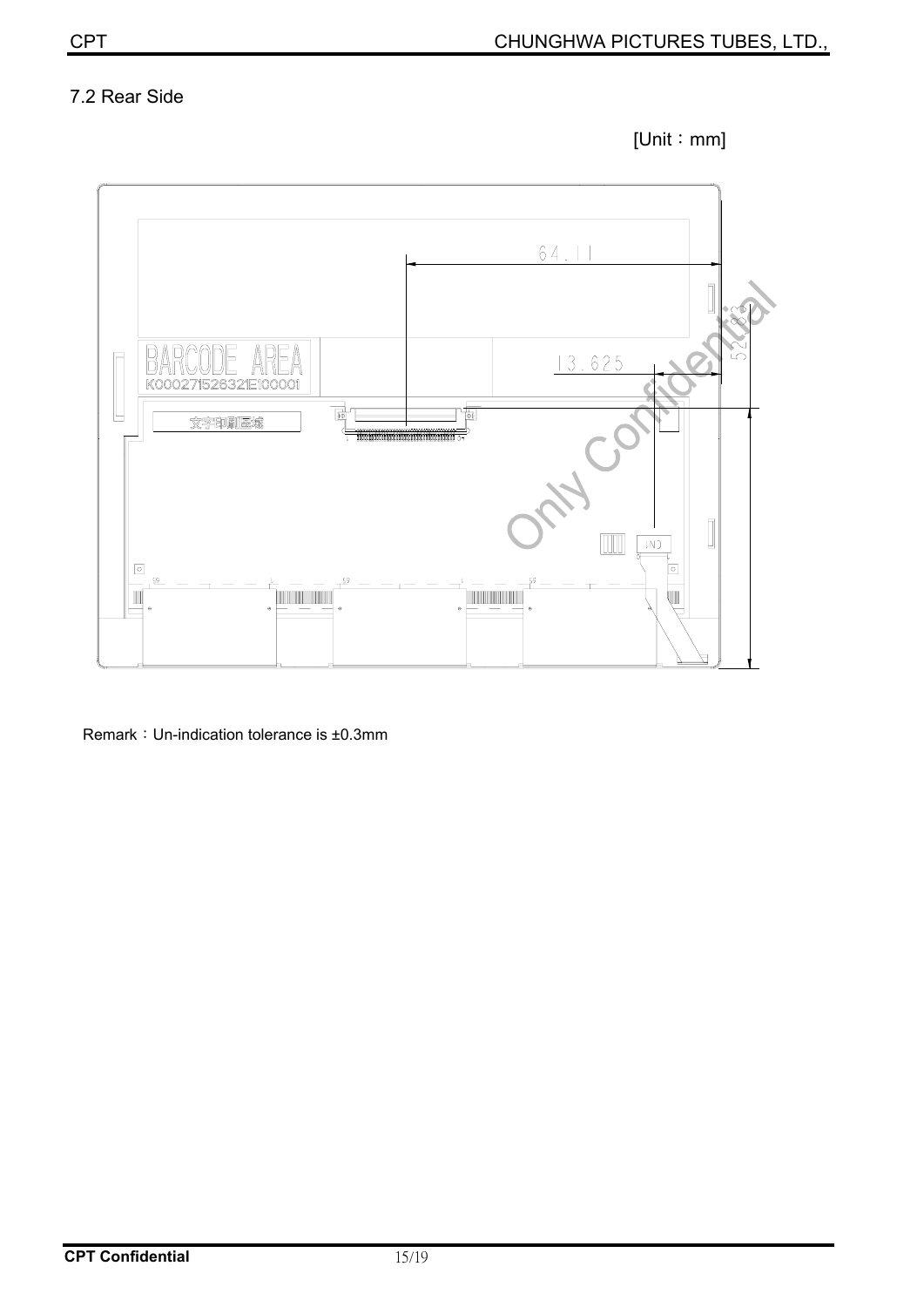| <b>ITEM</b>                             |             | <b>SYMBOL</b>   | <b>CONDITION</b>       | MIN.           | TYP.           | MAX.           | <b>UNIT</b>     | Remarks     |
|-----------------------------------------|-------------|-----------------|------------------------|----------------|----------------|----------------|-----------------|-------------|
| <b>Constrast Ratio</b>                  |             | CR              | Point-5                | 200            | 300            |                | --              | $*1)*2)*3)$ |
| Luminance                               |             | Lw              | Point-5                | 180            | 220            | --             | $\text{cd/m}^2$ | *1)*3)      |
| <b>Luminance Uniformity</b>             |             | $\Delta L$      |                        | 70             | 80             | --             | $\frac{0}{0}$   | *1)*3)      |
| <b>Response Time</b><br>(White - Black) |             | Tr+ Tf          | Point-5                | --             | 30             | 50             | ms              | $*1)*3*5)$  |
| Viewing<br>Angle                        | Horizontal  | $\phi$          | $CR \ge 10$<br>Point-5 | 120            | 140            |                | $\circ$         | *1)*2)*4)   |
|                                         | Vertical    | $\theta$        |                        | 80             | 100            |                | $\circ$         | *1)*2)*4)   |
| Color<br>Coordinate                     | White       | Wx<br>Wy        | Point-5                | 0.273<br>0.289 | 0.313<br>0.329 | 0.353<br>0.369 |                 |             |
|                                         | Red         | Rx<br><b>Ry</b> |                        | <b>TBD</b>     | <b>TBD</b>     | <b>TBD</b>     |                 |             |
|                                         | Green       | Gx<br>Gy        |                        | <b>TBD</b>     | <b>TBD</b>     | <b>TBD</b>     | --              | *1)*3)      |
|                                         | <b>Blue</b> | Bx<br>By        |                        | <b>TBD</b>     | TBD            | <b>TBD</b>     |                 |             |

# **8. OPTICAL CHARACTERISTICS**

Remark<sub>s</sub>:

\*1)Measure condition:  $25^\circ$ C $\pm 2^\circ$ C  $\cdot$  60 $\pm$ 10%RH $\cdot$  under10 Lux in the dark room.BM-5A (TOPCON) $\cdot$  viewing angle2 $^{\circ}$ , VCC=3.3V, VDD=3.3V.



\*2) Definition of contrast ratio:

Contrast Ratio (CR)= (White) Luminance of ON ÷ (Black) Luminance of OFF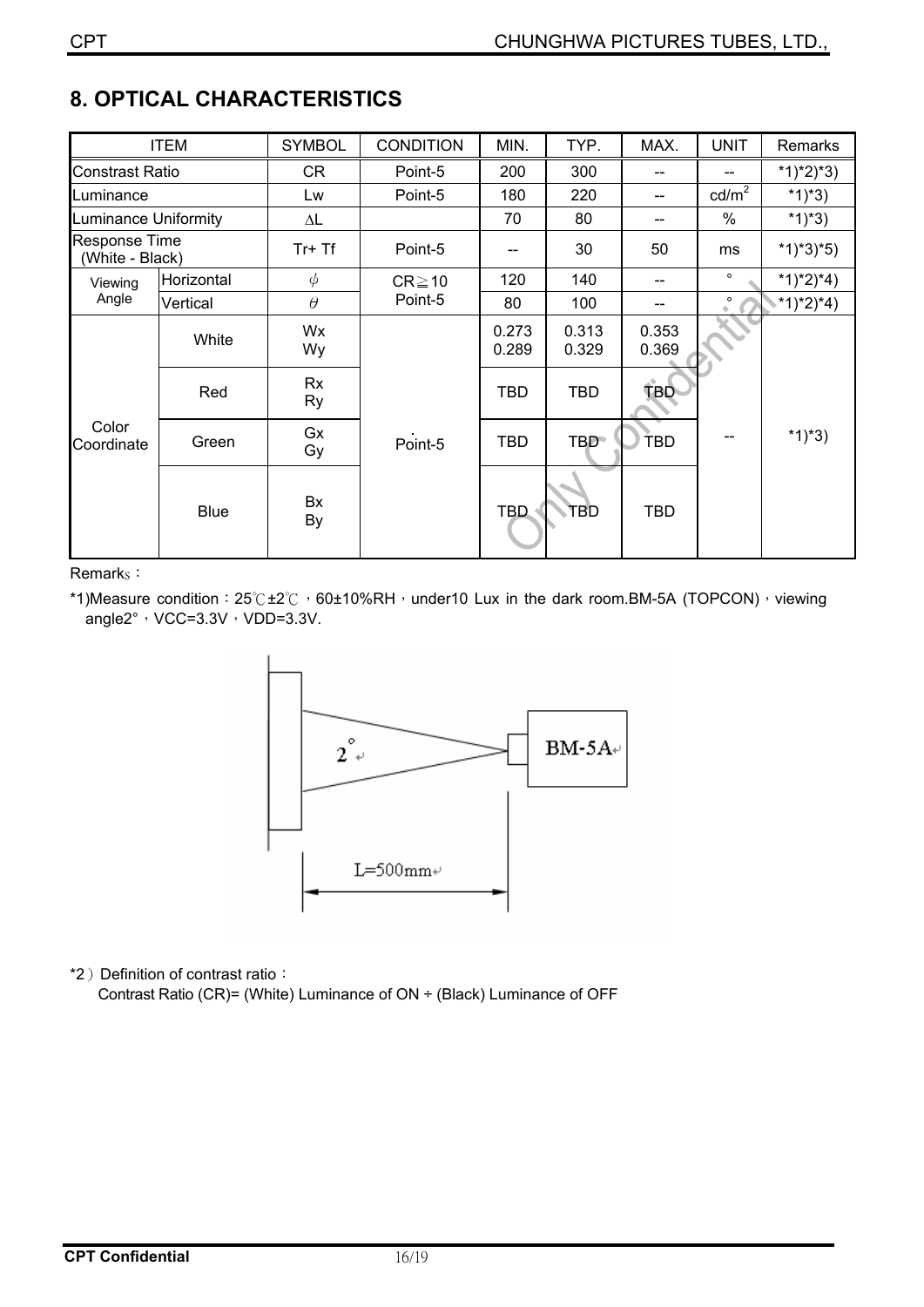\*3) Definition of luminance:

Measure white luminance on the point 5 as figure8-1 Definition of Luminance Uniformity: Measure white luminance on the point1~9 as figure8-1  $\triangle L = [L(MIN)/L(MAX)] \times 100$ 





\*4) Definition of Viewing Angle( $\theta, \psi$ ),refer to Fig8-2 as below



Fig8-2 Definition of Viewing Angle

\*5) Definition of Response Time.(White-Black)

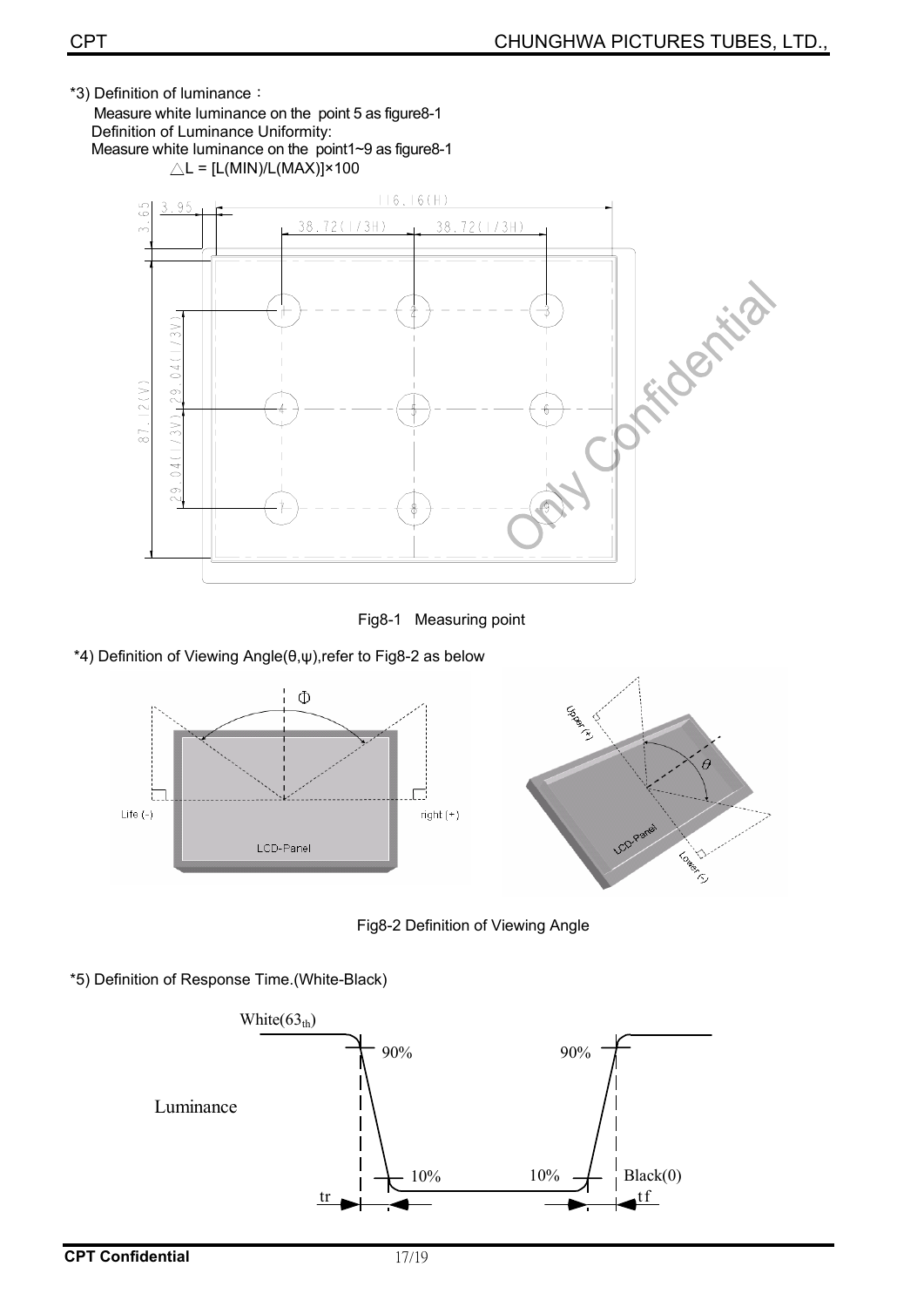Fig8-3 Definition of Response Time(White-Black)